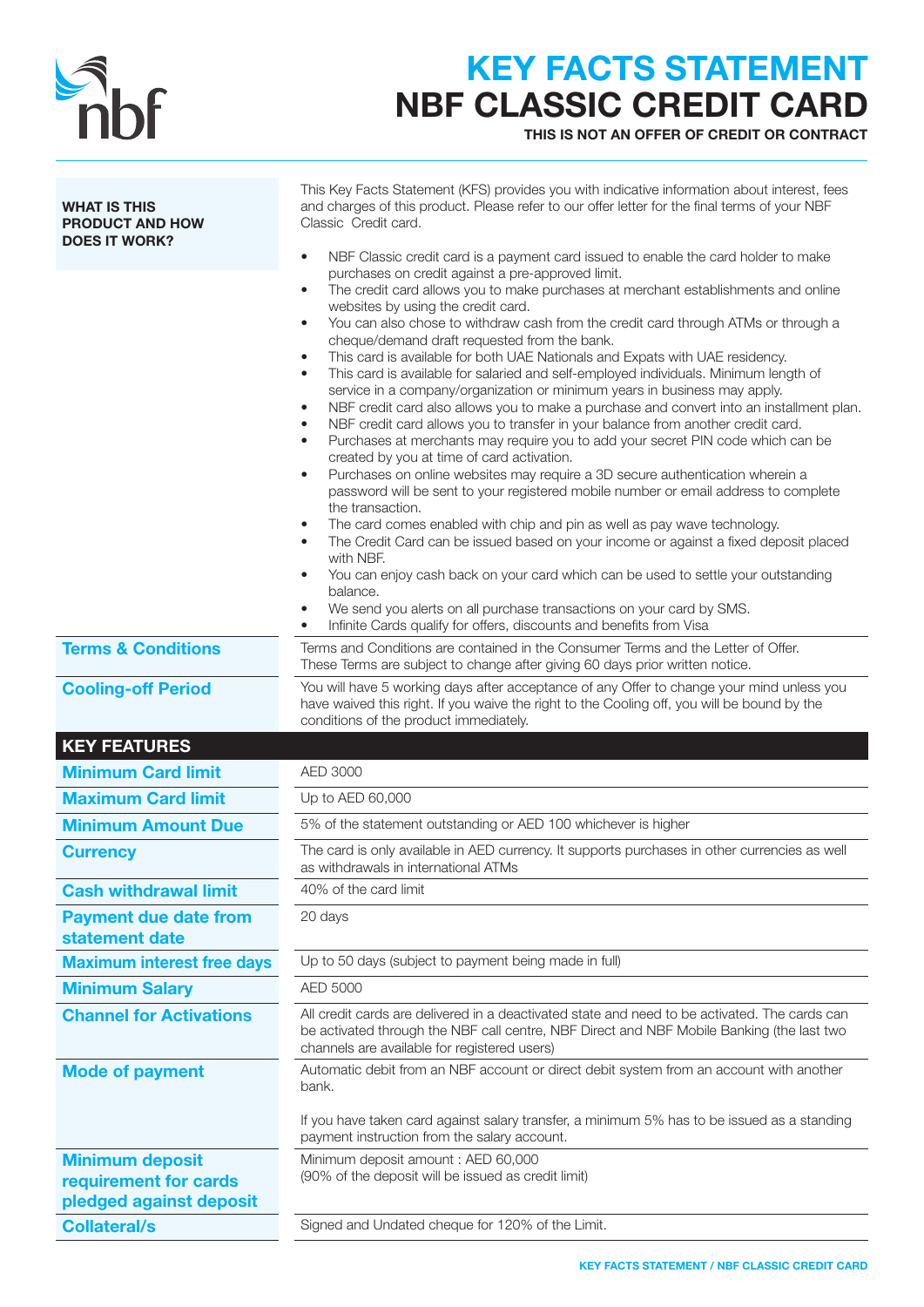| <b>Interest rate calculations</b>                          | Interest is calculated on the daily balance.                                                                                                                                                                                                                                                                                                                                                                                                                                                                                                                                                                                                     |
|------------------------------------------------------------|--------------------------------------------------------------------------------------------------------------------------------------------------------------------------------------------------------------------------------------------------------------------------------------------------------------------------------------------------------------------------------------------------------------------------------------------------------------------------------------------------------------------------------------------------------------------------------------------------------------------------------------------------|
|                                                            | Interest accrues on new purchase transactions but is deferred in the current billing cycle. It is<br>waived in the next billing cycle if the opening balance is paid in full by the expiration of grace<br>days.                                                                                                                                                                                                                                                                                                                                                                                                                                 |
|                                                            | Example: A statement dated 15th March 2021 with 20 grace days has an opening balance of<br>zero, and a closing balance of AED 5,500.00, and the accrued interest of AED 8.05 is<br>deferred. The opening balance for the March cycle is AED 5,500.00. If the customer pays<br>AED 5,500.00 before the expiration of grace days (4th April), the AED 8.05 is waived and the<br>interest that accrued over the grace days of AED 91.30 is waived. If the beginning balance is<br>paid after 4th April, the AED 8.05 plus the AED 91.30 is billed on the next cycle commencing<br>15th April and interest continues to accrue on the daily balance. |
|                                                            | Interest on cash advances is unconditional and it accrues and is charged even if the account<br>is paid in full in the current billing cycle.                                                                                                                                                                                                                                                                                                                                                                                                                                                                                                    |
| <b>Card cashback</b>                                       | Cashback is limited to special offers.                                                                                                                                                                                                                                                                                                                                                                                                                                                                                                                                                                                                           |
| <b>Easy Payment Plan</b>                                   | You can convert any purchase on the card into an installment from 3 months to 12 months.<br>The EPP charges are noted below.                                                                                                                                                                                                                                                                                                                                                                                                                                                                                                                     |
| <b>ATM withdrawals</b>                                     | Cash can be withdrawn from any ATM up to the allowed cash limit at applicable charges.<br>Cash advance fees apply and interest accrues immediately.                                                                                                                                                                                                                                                                                                                                                                                                                                                                                              |
| <b>Mode of Access</b>                                      | The card details can be accessed through a monthly statement as well as NBF Call Centre,<br>NBF Direct and Mobile Banking.                                                                                                                                                                                                                                                                                                                                                                                                                                                                                                                       |
| <b>Limitations</b>                                         | This product is not available people who receive salary in cash or have a salary only linked to<br>commission.<br>Available only to successful applicants who meet our credit criteria and terms and conditions<br>apply.                                                                                                                                                                                                                                                                                                                                                                                                                        |
| <b>WHAT ARE THE FEES AND CHARGES?</b>                      |                                                                                                                                                                                                                                                                                                                                                                                                                                                                                                                                                                                                                                                  |
| <b>Limitations</b>                                         | Lifetime free                                                                                                                                                                                                                                                                                                                                                                                                                                                                                                                                                                                                                                    |
| <b>Supplementary Card</b>                                  | 2 free supplementary cards. AED 100 from the third card onwards                                                                                                                                                                                                                                                                                                                                                                                                                                                                                                                                                                                  |
| <b>Interest Rate</b>                                       | 2.99% per month                                                                                                                                                                                                                                                                                                                                                                                                                                                                                                                                                                                                                                  |
| <b>Card Advance Fee</b>                                    | 4% of cash advance amount of AED 50 whichever is higher.                                                                                                                                                                                                                                                                                                                                                                                                                                                                                                                                                                                         |
| <b>Card Replacement Fee</b>                                | AED 75                                                                                                                                                                                                                                                                                                                                                                                                                                                                                                                                                                                                                                           |
| <b>Duplicate Statement</b>                                 | AED 45                                                                                                                                                                                                                                                                                                                                                                                                                                                                                                                                                                                                                                           |
| <b>Over Limit Fee</b>                                      | <b>AED 125</b>                                                                                                                                                                                                                                                                                                                                                                                                                                                                                                                                                                                                                                   |
| <b>Late Payment Fee</b>                                    | <b>AED 230</b>                                                                                                                                                                                                                                                                                                                                                                                                                                                                                                                                                                                                                                   |
| <b>Processing fee for foreign</b><br>currency transactions | 2.5%                                                                                                                                                                                                                                                                                                                                                                                                                                                                                                                                                                                                                                             |
| <b>EPP Charges</b>                                         | 0% interest installment plan for 3 months<br>1.1% interest per month for 6 and 12 months<br>Early settlement outside the EPP terms will incur Foreclosure fee AED 50 per plan with a<br>maximum charge of AED 200.<br>Transactions can be converted into EPP within 45 days from the purchase date.<br>Minimum amount of AED 500 is applicable for 3 months EPP and AED 1000 for above 3<br>months.<br>Maximum amount of AED 100,000 is applicable for 3 months EPP and AED 125,000 for<br>above 3 months.                                                                                                                                       |

For other pricing details, please refer to **www.nbf.ae**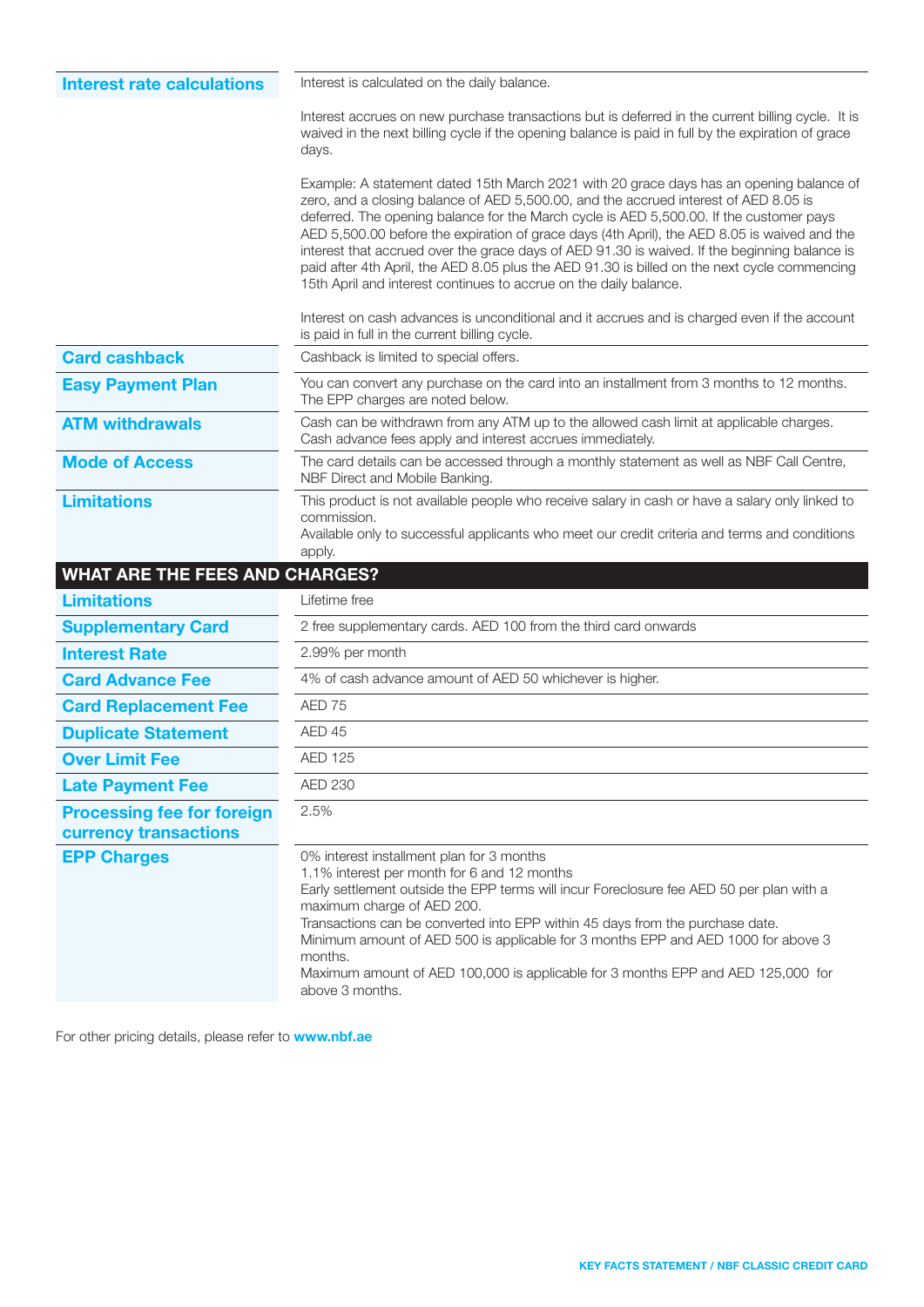### KEY OBLIGATIONS

|                | <b>NET OPLIGATIONS</b>                                                                                                                                                                                                                                                                                                                                      |
|----------------|-------------------------------------------------------------------------------------------------------------------------------------------------------------------------------------------------------------------------------------------------------------------------------------------------------------------------------------------------------------|
| $\mathbf{1}$ . | You need to pay at least the minimum amount by the due date.                                                                                                                                                                                                                                                                                                |
| 2.             | If you have given a standing instruction on NBF account or through DDS, in order for the monthly payment to be considered<br>on time, please ensure that the account nominated for payment is funded at least one (1) working day prior to the due date to<br>avoid late payment charges. This is also applicable in case your due date falls on a holiday. |
| 3.             | You must ensure all information provided is correct and up-to-date                                                                                                                                                                                                                                                                                          |
| 4.             | Any changes in your income or personal circumstances must be advised to us                                                                                                                                                                                                                                                                                  |
| 5.             | The credit card will have a specified limit which cannot be exceeded. Any transaction resulting in the limit being exceeded may<br>be rejected and may incur fees.                                                                                                                                                                                          |
| 6.             | Please do not share any information related to your credit card for the safety of your funds. The credit card details, PIN and any<br>other identity details are secret and must not be shared with anyone.                                                                                                                                                 |
| 7.             | In case of any change in your KYC details, please inform the bank so your account is updated and transactions are not disrupted                                                                                                                                                                                                                             |
| 8.             | Please check the schedule of charges before any transaction to avoid dispute in charges levied                                                                                                                                                                                                                                                              |
| 9.             | Please note the cut off time for all transactions to avoid any delay in processing of your transactions. There are also transaction<br>limits applicable on online channels and once utilized, the service will not be available till next day                                                                                                              |
| 10.            | Payments made online using the Credit Card are available using 3D security and will require an OTP delivered using SMS and<br>email. Never share the OTP anyone and only utilize it for valid purchases made by you. If you disclose the OTP to anyone, the<br>transaction will be your responsibility and cannot be recovered                              |
| 11.            | You should carefully check the transactions in the Statement and any error or discrepancy must be notified in writing to the<br>Bank within (15) fifteen days from the date on which the Statement is sent to the Customer's address as entered in the Bank's<br>records. If you gives no notice, the Statement will be deemed to be correct.               |
| 12.            | Any transaction dispute should be reported to bank immediately through our Call Centre on 8008NBF(623) 24 hours a day.                                                                                                                                                                                                                                      |
| 13.            | If any unauthorized transactions are alerted to you, you should inform us immediately on this number and request a block on the<br>card                                                                                                                                                                                                                     |
| 14.            | You must immediately advise us if your card is lost or stolen by calling the Call Centre. You will remain liable for transactions on<br>your card until it has been reported.                                                                                                                                                                               |
| 15.            | The card should be used for individual transactions only. Usage of card for commercial purposes may result is blocking and<br>closure of cards.                                                                                                                                                                                                             |
| 16.            | Payment of card through sources which are not authenticated or which appear suspicious may also result in blocking and closure<br>of cards                                                                                                                                                                                                                  |
| 17.            | Payment into the card account to maintain a credit balance may result in blocking and closure of cards.                                                                                                                                                                                                                                                     |
| 18.            | All terms and conditions related to discounts /offers on card should be checked before availing the offer to avoid disputes later.                                                                                                                                                                                                                          |
|                |                                                                                                                                                                                                                                                                                                                                                             |

|    | <b>WARNINGS</b>                                                                                                                                                                                                                                                                                                                |
|----|--------------------------------------------------------------------------------------------------------------------------------------------------------------------------------------------------------------------------------------------------------------------------------------------------------------------------------|
| 1. | If you make only the minimum repayment/payment each period, you will pay more in interest/profit/fees and it will take you<br>longer to pay off your outstanding balance.                                                                                                                                                      |
| 2. | If you do not keep up with the monthly repayments, your card may be blocked. If the failure to make the required payments<br>continues, we may demand the amount outstanding in full and enforce collateral. The Security Cheque will be presented for<br>payment and legal action will be taken if the cheque is not honored. |
| 3. | You may to have pay penalties if you make late payments including late payment fees and additional interest.                                                                                                                                                                                                                   |
| 4. | You may get a negative rating in credit reports if you make late payments.                                                                                                                                                                                                                                                     |
| 5. | If you share or lose confidentiality of the personal details linked to your credit card, you may be exposing yourself to fraudulent<br>attack which may result is loss of funds from your account. Never share these details.                                                                                                  |
| 6. | For online purchases secured by 3D Secure technology, you will receive an OTP by SMS and email. Do not share the OTP<br>with anyone. If you share the OTP, you will be liable for the transaction as an authorized transaction. No charge back will be<br>available to youu.                                                   |
| 7. | If your KYC details are not updated with the bank, your card may be closed. In such instances any standing instructions on card<br>will not be executed                                                                                                                                                                        |
| 8. | In case you forget your password or PIN, access to your account will be disabled.                                                                                                                                                                                                                                              |
| 9. | The General Terms and Conditions contained in the Consumer Terms governing credit card provided by us are subject to<br>change from time to time. We will inform customers of any changes with the required notice and will publish the revised Terms<br>and Conditions on the website and other platforms for reference.      |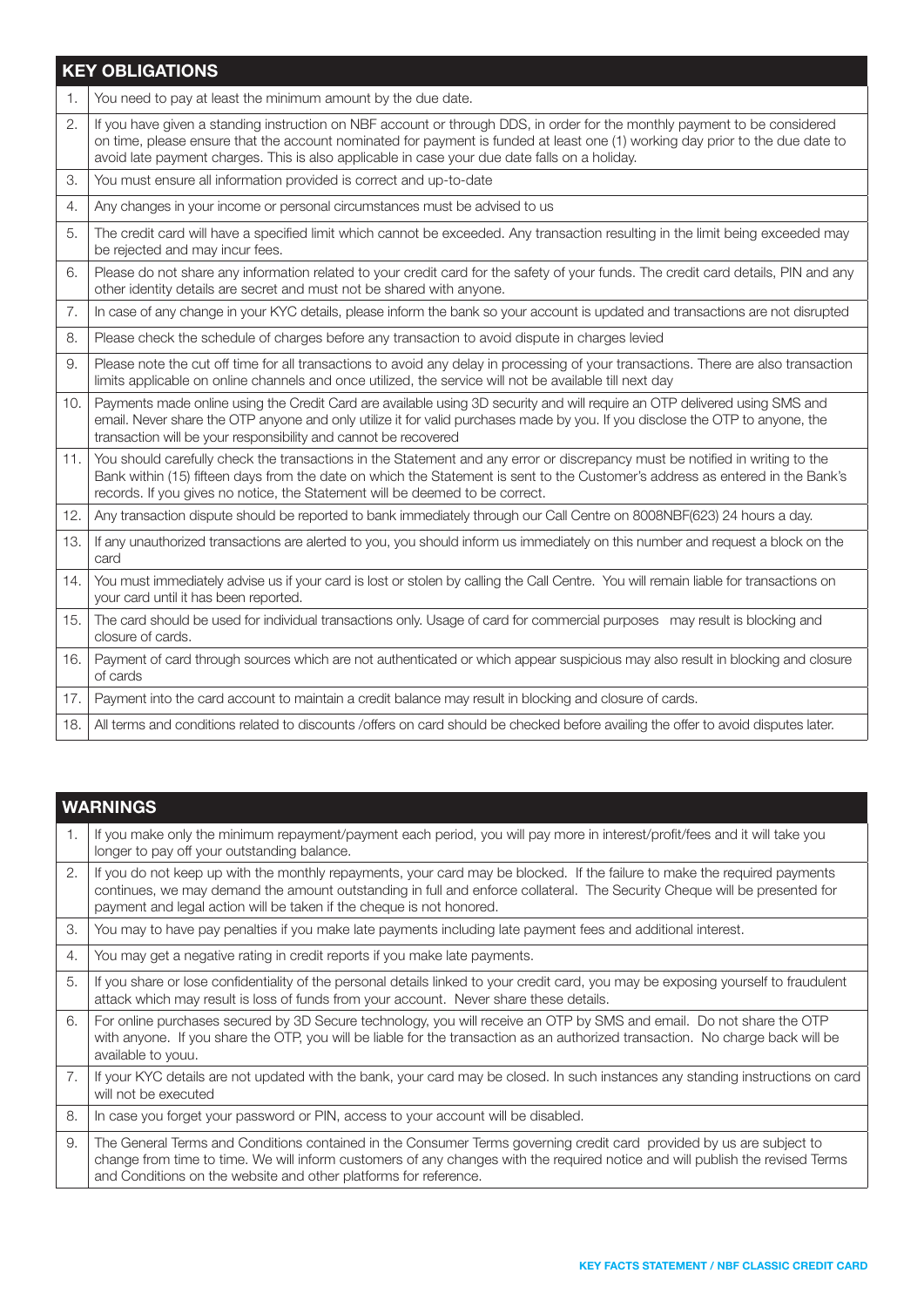### HAVE A COMPLAINT OR QUERY?

Do not hesitate to reach out to National Bank of Fujairah through the following channels:

### Call Centre: 8008NBF(623)

Address: Your nearest NBF Branch, please [click here](https://nbf.ae/en/contact/locations) for the location.

We will seek to address your complaint within two clear business days of receipt and advise if this time is not able to be met.

Full details of how we address your complaints is contained in our Customer Charter published on our website.

Customer Name

I confirm receipt of this Key Fact Statement.

Customer Signature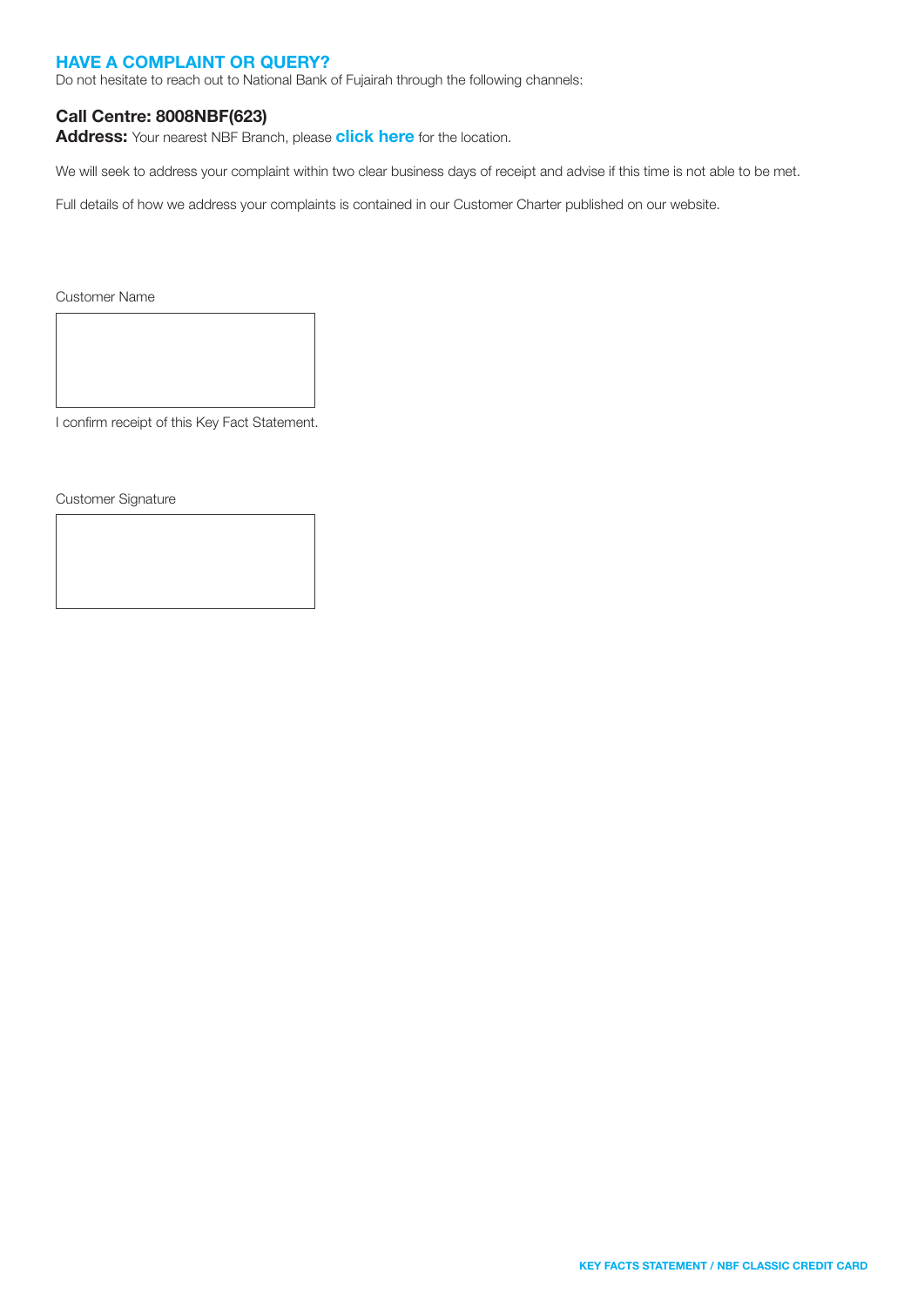# **بيان الحقائق الرئيسية ً البطاقة االئتمانية الكالسيكية من بنك الفجيرة الوطني**

Shof

هذا ليس عرضاً أو ائتماناً أو عقداً

| ما هو هذا المنتج<br>وما هي آلية عمله؟     | على الرغم من أن بيان الحقائق الرئيسية هذا يوفر لك معلومات إرشادية تتمحور حول الفوائد والرسوم والتكاليف الخاصة<br>بهذا المنتج، إلا أنه يتعين عليك الرجوع إلى خطاب العرض الخاص بنا للاطلاع على أحدث نسخة من الشروط والأحكام<br>"<br>المتعلقة بالبطاقة الائتمانية الكلاسيكية من بنك الفجيرة الوطني والخاصة بكّ.                                                                                                                                                                                                                                                                                                                                                                                                                                                                                                  |
|-------------------------------------------|---------------------------------------------------------------------------------------------------------------------------------------------------------------------------------------------------------------------------------------------------------------------------------------------------------------------------------------------------------------------------------------------------------------------------------------------------------------------------------------------------------------------------------------------------------------------------------------------------------------------------------------------------------------------------------------------------------------------------------------------------------------------------------------------------------------|
|                                           | البطاقة الائتمانية الكلاسيكية من بنك الفجيرة الوطني هي بطاقة دفع تم إصدارها لتمكين حاملها من إجراء<br>عمليات شراء ائتمانية وفق حدود ائتمانية محددة مسبّقًا.<br>يمكنك ومن خلال هذه البطاقة الائتمانية القيام بمختلف عمليات الشراء، سواء من المتاجر، أو المحال التجارية، أو                                                                                                                                                                                                                                                                                                                                                                                                                                                                                                                                     |
|                                           | المواقع الإلكترونية.<br>يمكنك أيضًا سحب النقود من البطاقة الائتمانية عبر أجهزة الصراف الآلي، أو من خلال شيك / كمبيالة تحت<br>الطلب يتم طلبه/طلبها من البنك.                                                                                                                                                                                                                                                                                                                                                                                                                                                                                                                                                                                                                                                   |
|                                           | هذه البطاقة متاحة لمواطني دولة الإمارات والوافدين المقيمين في دولة الإمارات العربية المتحدة على حد سواء.<br>هذه البطاقة متاحة لكل من الموظفين وأصحاب الأعمال الحرة على السواء. قد يتم تطبيق الحد الأدنى لسنوات<br>الخدمة في شركة / مؤسسة ما، او الحد الأدنى من سنوات العمل.<br>تسمح لكَ بطاقة بنك الفجيرة الائتمانية أيضًا بالشراء والتحويل إلى خطة الدفع السهلة.<br>تسمح لك بطاقة بنك الفجيرة الائتمانية هذه بتحويل رصيدك، العائد إلى بطاقة ائتمانية أخرى، إليها.<br>قد تتطّلب عمليات الشراء من بعض المتاجر إدخال رمز التعريف الشخصي الخاص بك، والذي يمكنك اختياره<br>واعتماده عند تفعيل البطاقة.<br>قد تخضع عمليات الشراء عبر المواقع الإلكترونية إلى نظام المصادقة ثلاثية الأبعاد الآمن، حيث يتم إرسال كلمة<br>مرور إلى رقم هاتفك المحمول المسجل لدى البنك، أو إلى عنوان بريدك الإلكتروني لإكمال المعاملة. |
|                                           | البطاقة مزودة بتقنية الشريحة والرقم السري ونظام الدفع عن طريق اللمس.<br>يمكن إصدار البطاقة الائتمانية بناء على دخلك، أو بموجب وديعة ثابتة لدى بنك الفجيرة الوطني.<br>يمكنك التمتع باسترداد نقدي على بطاقتك يمكن استخدامه في تسديد المستحقات المترتبة عليك في هذا الإطار.<br>ستقوم بإرسال إشعارات حولّ جميع عمليات الشراء التي تجرى عادة باستخدام بطاقتك، وذلك عن طريقَ خدمة<br>الرسائل القصيرة.                                                                                                                                                                                                                                                                                                                                                                                                               |
|                                           | البطاقة الائتمانية الكلاسيكية من بنك الفجيرة الوطني مؤهلة للاستفادة من مختلف العروض والخصومات<br>٠<br>والمزايا الأخرى المتاحة من فيزا.                                                                                                                                                                                                                                                                                                                                                                                                                                                                                                                                                                                                                                                                        |
| الشروط والأحكام                           | ترد الشروط والأحكام في كل من شروط المستهلك وخطاب العرض.                                                                                                                                                                                                                                                                                                                                                                                                                                                                                                                                                                                                                                                                                                                                                       |
|                                           | تخضع هذه الشروط والأحكام للتغيير من وقت لآخر، على أن يتم إرسال إشعار خطي بهذا الصدد قبل 60 يومًا من تاريخ<br>البدء بوضع تلك التغييرات حيز التنفيذ.                                                                                                                                                                                                                                                                                                                                                                                                                                                                                                                                                                                                                                                            |
| فترة السماح                               | ستحظى بفترة سماح مدتها 5 أيام عمل يمكنك خلالها تغيير رأيك فيما يتعلق بأي عرض قمت بالموافقة عليه ما لم<br>تتنازل عن هذا الحق. وفي حال تم التنازل عن فترة السماح، فستكون ملزمًا، وبشكل آني، بالخضوع لكافة الأحكام الواردة<br>في شروط المنتج ذي الصلة.                                                                                                                                                                                                                                                                                                                                                                                                                                                                                                                                                           |
| المزايا الرئيسية                          |                                                                                                                                                                                                                                                                                                                                                                                                                                                                                                                                                                                                                                                                                                                                                                                                               |
| الحد الأدنى للبطاقة                       | 3,000 درهم إماراتي                                                                                                                                                                                                                                                                                                                                                                                                                                                                                                                                                                                                                                                                                                                                                                                            |
| الحد الأقصى للبطاقة                       | ما يصل إلى 60,000 درهم إماراتي                                                                                                                                                                                                                                                                                                                                                                                                                                                                                                                                                                                                                                                                                                                                                                                |
| الحد الأدنى للمبلغ المستحق                | 5% من المبلغ المستحق بموجب كشف الحساب، أو مبلغ 100 درهم أيهما أعلى                                                                                                                                                                                                                                                                                                                                                                                                                                                                                                                                                                                                                                                                                                                                            |
| العملة                                    | البطاقة متوفرة فقط بِالدرهم الإماراتي. إلا أنه يمكن استخدامها لِلقيام بمختلف عمليات الشراء بالعملات الأخرى. كما<br>يمكن من خلالها، أيضاً، إجراء مختلف عمليات السحب عن طريق أجهزة الصراف الآلي حول العالم.                                                                                                                                                                                                                                                                                                                                                                                                                                                                                                                                                                                                     |
| حد السحب النقدي                           | 40% من الحد المعتمد للبطاقة                                                                                                                                                                                                                                                                                                                                                                                                                                                                                                                                                                                                                                                                                                                                                                                   |
| موعد استحقاق الدفع من تاريخ<br>كشف الحساب | 20 يوماً                                                                                                                                                                                                                                                                                                                                                                                                                                                                                                                                                                                                                                                                                                                                                                                                      |
| الحد الأقصى لأيام الإعفاء من<br>الفائدة   | ما يصل إلى 50 يومًا (شريطة أن يتم سداد كافة المستحقات)                                                                                                                                                                                                                                                                                                                                                                                                                                                                                                                                                                                                                                                                                                                                                        |
| الحد الأدنى للراتب                        | 5,000 درهم إماراتي                                                                                                                                                                                                                                                                                                                                                                                                                                                                                                                                                                                                                                                                                                                                                                                            |
| طرق تفعيل البطاقة                         | يتم عادة تسليم جميع البطاقات الائتمانية في حالة غير مفعّلِة ولذلك، فهي في حاجة إلى تفعيلها. يمكن تفعيل<br>البطاقات من خلال مركز الاتصال في بنك الفجيرة الوطني، أو عن طريقٍ منصة "إن بي إف دايركت"، أو من خلال<br>الخدمات المصرفية عبر الهاتف المحمول من بنك الفجيرةَ الوطني (علماً أنه لا يمكن استخدام الوسيلتين الأخيرتين ما لم<br>يتم الاشتراك بهما).                                                                                                                                                                                                                                                                                                                                                                                                                                                       |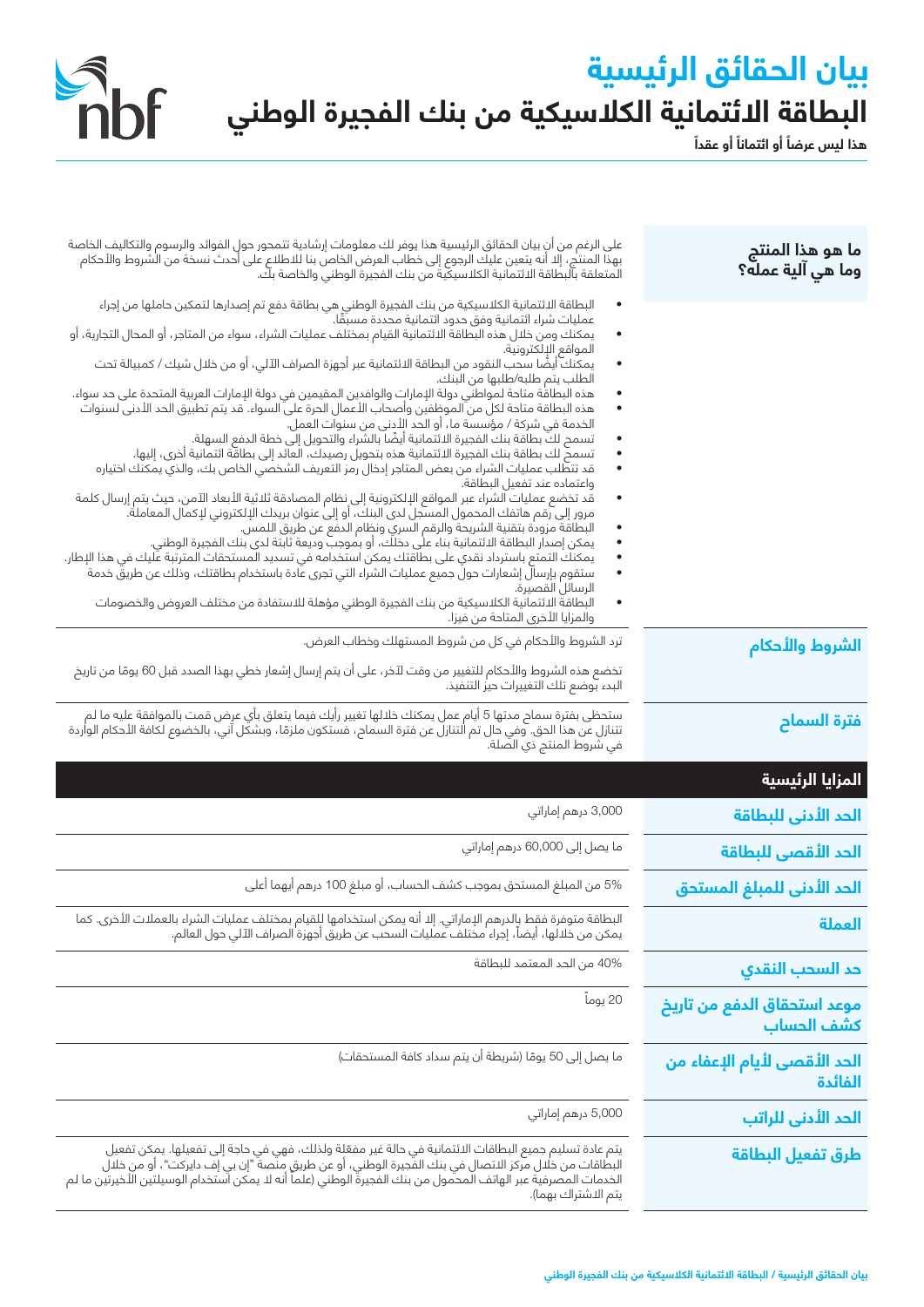| طريقة الدفع                                         | الخصم التلقائي من حساب بنك الفجيرة الوطني، أو من خلال نظام الخصم المباشر من أي حساب لدى بنك آخر.                                                                                                                                                                                                                                                                                                                                                                                                                                                                                                      |
|-----------------------------------------------------|-------------------------------------------------------------------------------------------------------------------------------------------------------------------------------------------------------------------------------------------------------------------------------------------------------------------------------------------------------------------------------------------------------------------------------------------------------------------------------------------------------------------------------------------------------------------------------------------------------|
|                                                     | إذا كنت قد حصلت على البطاقة مقابل تحويل الراتب، فيتعين عليك عندها إصدار تعليمات دفع ثابتة بقدر %5 من حساب<br>اْلراتب كحد أدنى.                                                                                                                                                                                                                                                                                                                                                                                                                                                                        |
| الحد الأدنى للإيداع للبطاقات<br>الصادرة بموجب وديعة | الحد الأدنى لمبلغ الوديعة: 60,000 درهم إماراتي<br>(حيث يحدد الحد الائتماني للبطاقة بما قدره %90 من قيمة الوديعة)                                                                                                                                                                                                                                                                                                                                                                                                                                                                                      |
| الضمان/ الضمانات                                    | شيك موقّع وغير مؤرخ بقيمة تبلغ %120 من الحد الائتماني المطبق في هذا الإطار.                                                                                                                                                                                                                                                                                                                                                                                                                                                                                                                           |
|                                                     | يتم احتساب الفائدة عادة بناء على الرصيد اليومي.                                                                                                                                                                                                                                                                                                                                                                                                                                                                                                                                                       |
| احتساب معدل الفائدة                                 | غالباً ما يتم تراكم الفائدة على معاملات الشراء الجديدة، ولكن يتم تأجيلها وإدراجها في دورة الفواتير الحالية. ويتم التنازل<br>عنها في دورة الفواتير التالية إذا تم دفع الرصيد الافتتاحي بالكامل بانتهاء فترة السماح.                                                                                                                                                                                                                                                                                                                                                                                    |
|                                                     | مثال: كشف حساب صادر بتاريخ 15 مارس من العام 2021 يحظى بفترة سماح مقدارها 20 يوماً، ولا يحتوي على أي<br>رصيد افتتاحي، فيما يحظى برصيد إغلاق قدره 5,500.00 درهم إماراتي، وفائدة مؤجلة مستحقة بقيمة 8.05 درهم<br>إماراتي. الرصيد الافت                                                                                                                                                                                                                                                                                                                                                                   |
|                                                     | بالإضافة إلى 91.30 درهم إماراتي في الدورة التالية التي تبدأ في 15 أبريل، فيما تستمر الفائدة في التراكم على الرصيد<br>اليومي.                                                                                                                                                                                                                                                                                                                                                                                                                                                                          |
|                                                     | في حين تعد الفائدة على السلف النقدية غير مشروطة، وتعد مستحقة، ويتوجب الالتزام بها، حتى في حال تسديد قيمة<br>كامل المبلغ المستحق على الحساب في دورة الفاتورة الحالية.                                                                                                                                                                                                                                                                                                                                                                                                                                  |
| الاسترداد النقدي للبطاقة                            | تقتصر عملية استرداد النقود على العروض الخاصة.                                                                                                                                                                                                                                                                                                                                                                                                                                                                                                                                                         |
| خطة الدفع السهلة                                    | يمكنك تحويل أي عملية شراء تتم عبر البطاقة إلى أقساط شهرية تسدد خلال فترة تتراوح ما بين 3 و12 شهرًا. أما فيما<br>يتعلق برسوم خطة الدفع السهلة، فقد تم إدراجها أدناه.                                                                                                                                                                                                                                                                                                                                                                                                                                   |
| السحب من أجهزة الصراف الآلي                         | يمكن سحب مبالغ نقدية من أي ماكينة صراف آلي، بحيث لا تتجاوز حد السحب النقدي المسموح به في هذا الشأن.<br>تطبق رسوم السلفة النقدية وتستحق الفائدة على الفور.                                                                                                                                                                                                                                                                                                                                                                                                                                             |
| طريقة الوصول                                        | يمكن الوصول إلى كافة التفاصيل المتعلقة بالبطاقة من خلال كشف الحساب الشهري ذي الصلة. كما يمكن الحصول<br>على تلك التفاصيل، أيضاً، عبر التواصل مع مركز الاتصال في بنك الفجيرة الوطني، أو من خلال منصة "إن بي إف<br>دايركت"، أو عن طريق                                                                                                                                                                                                                                                                                                                                                                   |
| التقييدات                                           | هذا المنتج غير متاح للطلاب، أو ربات البيوت، أو الأشخاص الذين يتقاضون رواتبهم نقدًا، أو يعملون بنظام العمولة<br>فقط. هذا المنتج متاح فقط للمتقدمين الذين استوفوا معاييرنا الائتمانية، كما يخضع، أيضاً، لكافة الشروط والأحكام<br>الذل<br>الناظمة له                                                                                                                                                                                                                                                                                                                                                     |
| ما هي الرسوم والنفقات المطبقة في هذا الإطار؟        |                                                                                                                                                                                                                                                                                                                                                                                                                                                                                                                                                                                                       |
| الرسوم السنوية                                      | هذه الخدمة مجانية مدى الحياة                                                                                                                                                                                                                                                                                                                                                                                                                                                                                                                                                                          |
| البطاقة الإضافية                                    | بطاقتان إضافيتان مجانيتان. في حين يتم فرض رسم مقداره 100 درهم لقاء إصدار أي بطاقة إضافية بعد ذلك.                                                                                                                                                                                                                                                                                                                                                                                                                                                                                                     |
| معدل الفائدة                                        | 2.99% في الشهر                                                                                                                                                                                                                                                                                                                                                                                                                                                                                                                                                                                        |
| رسوم السلفة النقدية                                 | 4% من قيمة مبلغ السلفة النقدية، أو 50 درهماً إماراتياً أيهما أعلى                                                                                                                                                                                                                                                                                                                                                                                                                                                                                                                                     |
| رسوم استبدال البطاقة                                | 75 درهماً                                                                                                                                                                                                                                                                                                                                                                                                                                                                                                                                                                                             |
| كشف حساب إضافي                                      | 45 درهماً                                                                                                                                                                                                                                                                                                                                                                                                                                                                                                                                                                                             |
| رسوم تجاوز الحد                                     | 125 درهماً                                                                                                                                                                                                                                                                                                                                                                                                                                                                                                                                                                                            |
| رسم تأخر الدفع                                      | 230 درهماً إماراتياً                                                                                                                                                                                                                                                                                                                                                                                                                                                                                                                                                                                  |
| رسوم إجراء المعاملات<br>بالعملات الأجنبية           | 2.5%                                                                                                                                                                                                                                                                                                                                                                                                                                                                                                                                                                                                  |
| رسم خطة الدفع السهلة                                | خطة تقسيط بدون فائدة لمدة 3 أشهر.<br>1.1% فائدة شهرية لمدة تتراوح ما بين 6 و12 شهرًا.<br>كافة الرسوم المتأتية عن التسوية المبكرة خارج شروط ِخطة الدفع السهلة تلقى على عاتقك.<br>رسوم الإغلاق تبلغ 50 درهمًا إماراتيًا لكل خطّة وبحد أقصى مقدّاره 200 درهم إماراتي.<br>يمكن تحويل المعاملات إلى خطة الدفع السهلة في غضون 45 يومًا من تاريخ الشراء. ۖ<br>ُطبق مبلغ 500 درهم إماراتي كحد أدنى لخطة الدفع السهلة لمدة 3 أشهر و 1000 درهم إماراتي للمدة التي تزيد عن 3 أشهر.<br>يُطبق مبلغ 100,000 درهم إماراتي كحد اقصى لخطة الدفع السهلة لمدة 3 أشهر و 125,000 درهم إماراتي للمدة التي تزي<br>عن 3 أشهر. |

للاطلاع على كافة التفاصيل المتعلقة بالأسعار الأخرى، يرجى زيارة موقعنا الإلكتروني من خلال الرابط التالي: <mark>www.nbf.ae.</mark>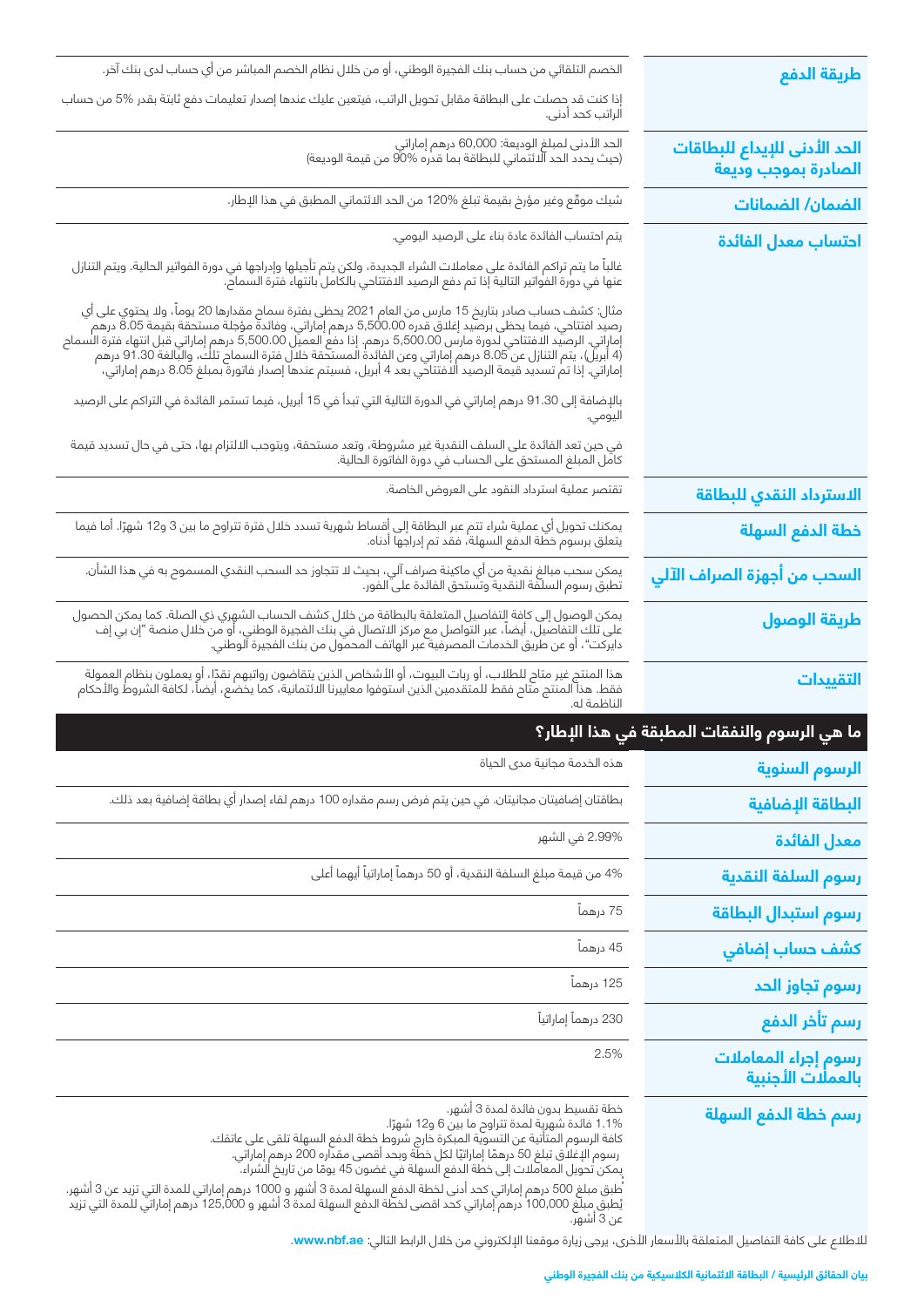### **االلتزامات الرئيسية**

| يتعين عليك تسديد قيمة الحد الأدنى على الأقل من المستحقات في تاريخ الاستحقاق.                                                                                                                                                     | $\cdot$ 1 |
|----------------------------------------------------------------------------------------------------------------------------------------------------------------------------------------------------------------------------------|-----------|
| في حال قيامك بإصدار تعليمات معينة بالدفع من خلال حساب ما في بنك الفجيرة الوطني، يتعين عليك، ومن أجل ضمان تسديد الدفعة الشهرية في الوقت<br>المحدد، التأكد من أن الحساب المخصص للدفع يحتوي على الرصيد المطلوب في هذا الإطار، قبل ي | $.2\,$    |
| عليك التأكد من أن جميع المعلومات المقدمة لهذا الغرض صحيحة وحديثة.                                                                                                                                                                | $.3\,$    |
| يتعين عليك إخطارنا بأي تغييرات قد تطرأ على دخلك أو ظروفك الشخصية.                                                                                                                                                                | $.4\,$    |
| سيكون للبطاقة الائتمانية حد معين لا يمكن تجاوزه. ولذلك، فقد يتم رفض أي معاملة تؤدي إلى تجاوز ذلك الحد المتفق عليه، وقد تخضع لرسوم معينة.                                                                                         | $.5\,$    |
| يتعين عليك عدم مشاركة أي معلومات تتعلق ببطاقتك الائتمانية مع أي شخص، وذلك من أجل سلامة أموالك. كما ينبغي عليك، أيضاً، الاحتفاظ برقم التعريف<br>الشخصي والبيانات الأخرى المتعلقة ببطاقتك وأي تفاصيل أخرى خاصة بتحديد الهوية، في م | .6        |
| .<br>في حال حدوث أي تغيير في البيانات الواردة في قسم "اعرف عميلك" والخاصة بك، يرجى إبلاغ البنك بذلك لكي يتم تعديل تلك البيانات وفقاً للتغييرات الجديدة،<br>وتجنب تعطيل الخدمات المتاحة في هذا الإطار.                            | $.7\,$    |
| يرجى التحقق من جدول الرسوم المفروضة على مختلف الخدمات قبل إجراء أي معاملة، وذلك لتجنب أي خلاف قد ينشأ بشأن الرسوم المفروضة.                                                                                                      | $.8\,$    |
| يرجى الاطلاع على الموعد النهائي والخاص بجميع المعاملات لتجنب أي تأخير قد يطرأ على سير معاملاتك. ثمة حدود أخرى مطبقة على المعاملات، التي تُجرى عادة<br>عبر القنوات الإلكترونية المتاحة في هذا الشأن. وبمجرد الوصول إلى تلك الحدود | .9        |
| تخضع عمليات الدفع، التي تتم عادة عبر الإنترنت باستخدام البطاقة الائتمانية، إلى نظام أمان ثلاثي الأبعاد، وسيتطلب ذلك استخدام لكلمة المرور المخصصة<br>للاستعمال لمرة واحدة والتي يتم إرسالها عادة عبر خدمة الرسائل القصيرة والبريد | .10       |
| يجب عليك التحقق التام من كافة المعاملات الواردة في كشف الحساب، وينبغي عليك، أيضاً، إخطار البنك كتابيًا في حال ورود أي خطأ أو تناقض، وذلك في غضون<br>(15) خمسة عشر يومًا من تاريخ إرسال كشف الحساب إلى عنوانك المسجل في سجلات الب | .11       |
|                                                                                                                                                                                                                                  | .12       |
| قم بالإبلاغ فوراً عن أي عمليات غير مصرح بها عن طريق التواصل معنا من خلال مركز الاتصال الخاص بنا، واطلب حظر البطاقة.                                                                                                              | .13       |
|                                                                                                                                                                                                                                  | .14       |
| يجب أن تستخدم البطاقة للمعاملات الفردية فقط. قد يؤدي استخدام البطاقة لأغراض تجارية إلى حظر وإغلاق البطاقة.                                                                                                                       | .15       |
| قد يؤدي الدفع باستخدام البطاقة في عمليات شراء من مصادر غير معتمدة، أو تلك التي تبدو مشبوهة، إلى حظر وإغلاق البطاقات.                                                                                                             | .16       |
| قد يؤدي الدفع لصالح حساب البطاقة، بهدف المحافظة على رصيد ائتماني، إلى حظر وإغلاق البطاقات.                                                                                                                                       | .17       |
| يجب التحقق من جميع الشروط والأحكام المتعلقة بالخصومات / العروض على البطاقة قبل الاستفادة من العرض لتجنب النزاعات لاحقًا.                                                                                                         | .18       |